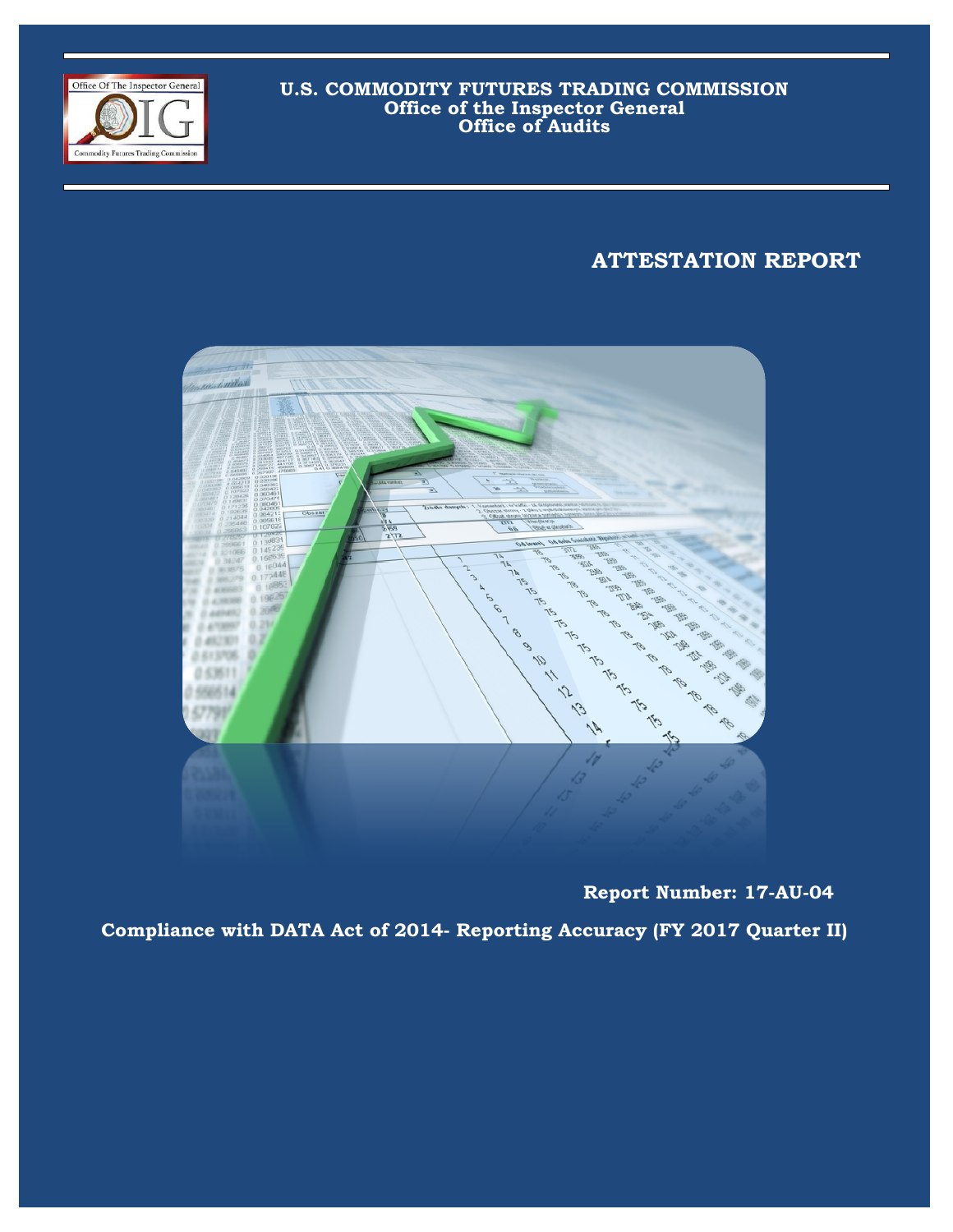-BLANK PAGE-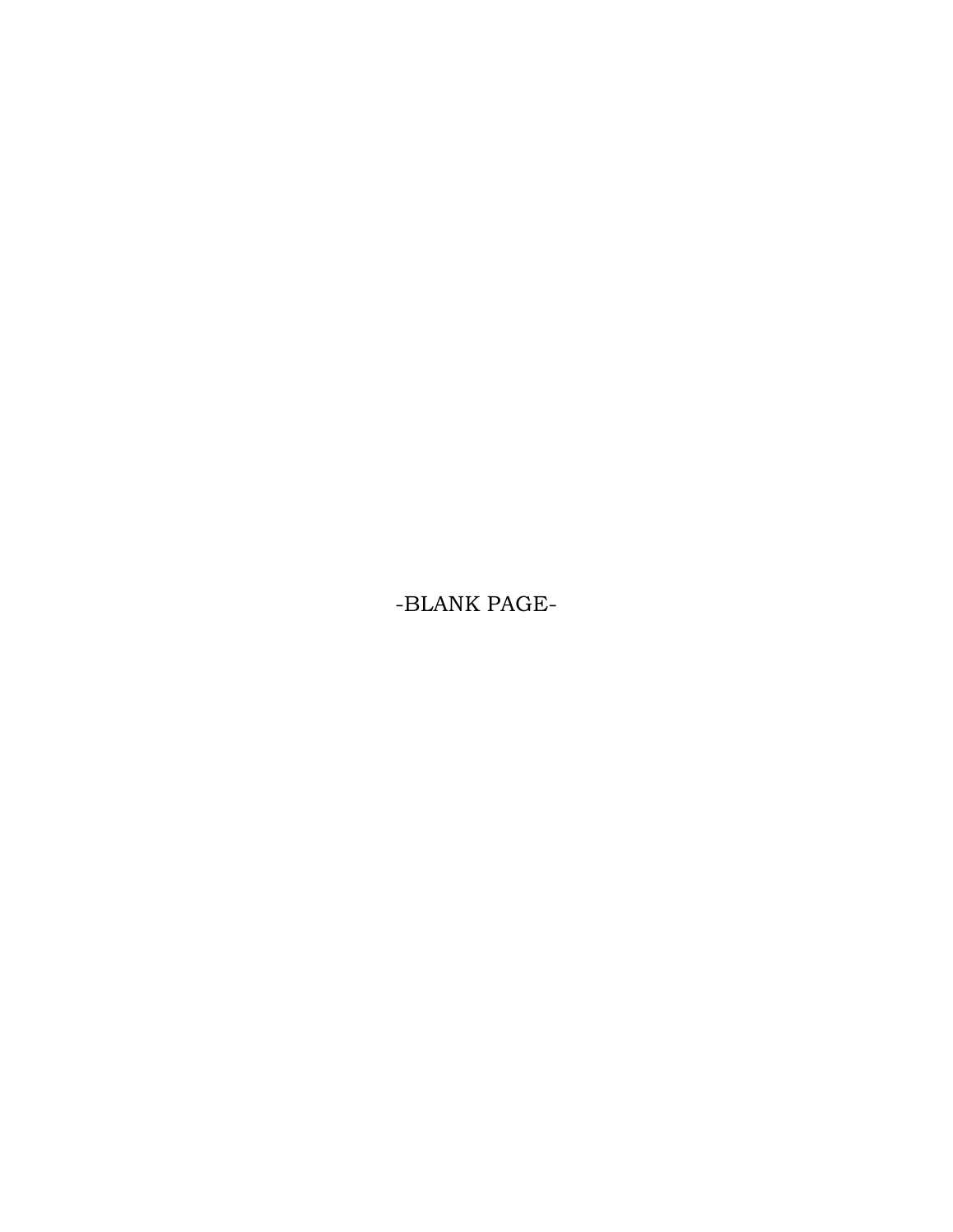

| TO:             | J. Christopher Giancarlo, Chairman<br>Brian D. Quintenz, Commissioner<br>Rostin Behnam, Commissioner |
|-----------------|------------------------------------------------------------------------------------------------------|
| <b>FROM:</b>    | Miguel A. Castillo, CPA, CRMA                                                                        |
| DATE:           | October 17, 2017                                                                                     |
| <b>SUBJECT:</b> | Compliance with DATA Act of 2014 - Reporting Accuracy<br>(FY 2017 Quarter II)                        |

# *Introduction*

We performed the agreed-upon procedures in accordance with attestation standards established by the American Institute of Certified Public Accountants and *Generally Accepted Government Auditing Standards*. The purpose of this report is to fulfill our obligation as required by the Digital Accountability and Transparency Act of 2014[1](#page-2-0) (DATA Act) and guidelines issued by the Federal Audit Executive Council (FAEC)[2](#page-2-1). For FY 2017 Quarter II, the DATA Act requires the Office of the Inspector General (OIG) to review a statistically valid sampling of the U.S. Commodity Futures Trading Commission (CFTC) spending data. In addition, the Act requires the OIG to submit to Congress and make publically available a report assessing the completeness, timeliness, quality, and accuracy of sampled data and the use of data standards by the CFTC.

Management is responsible for data submitted in accordance with the DATA Act and is required to provide a corrective action plan that addresses any exceptions noted. Management is also responsible for its financial records, establishing internal controls over financial reporting, and compliance with applicable laws and regulations. These procedures were agreed to by management and the OIG, solely to evaluate the completeness, quality, timeliness, and accuracy of FY 2017 Quarter II data submitted by management.

-

<span id="page-2-0"></span><sup>&</sup>lt;sup>1</sup>P.L. 113-101, 128 Stat. 1146 (2014).

<span id="page-2-1"></span><sup>&</sup>lt;sup>2</sup> [Inspectors General Guide to Compliance Under the DATA Act](https://www.treasury.gov/about/organizational-structure/ig/Audit%20Reports%20and%20Testimonies/OIG-CA-17-012.pdf).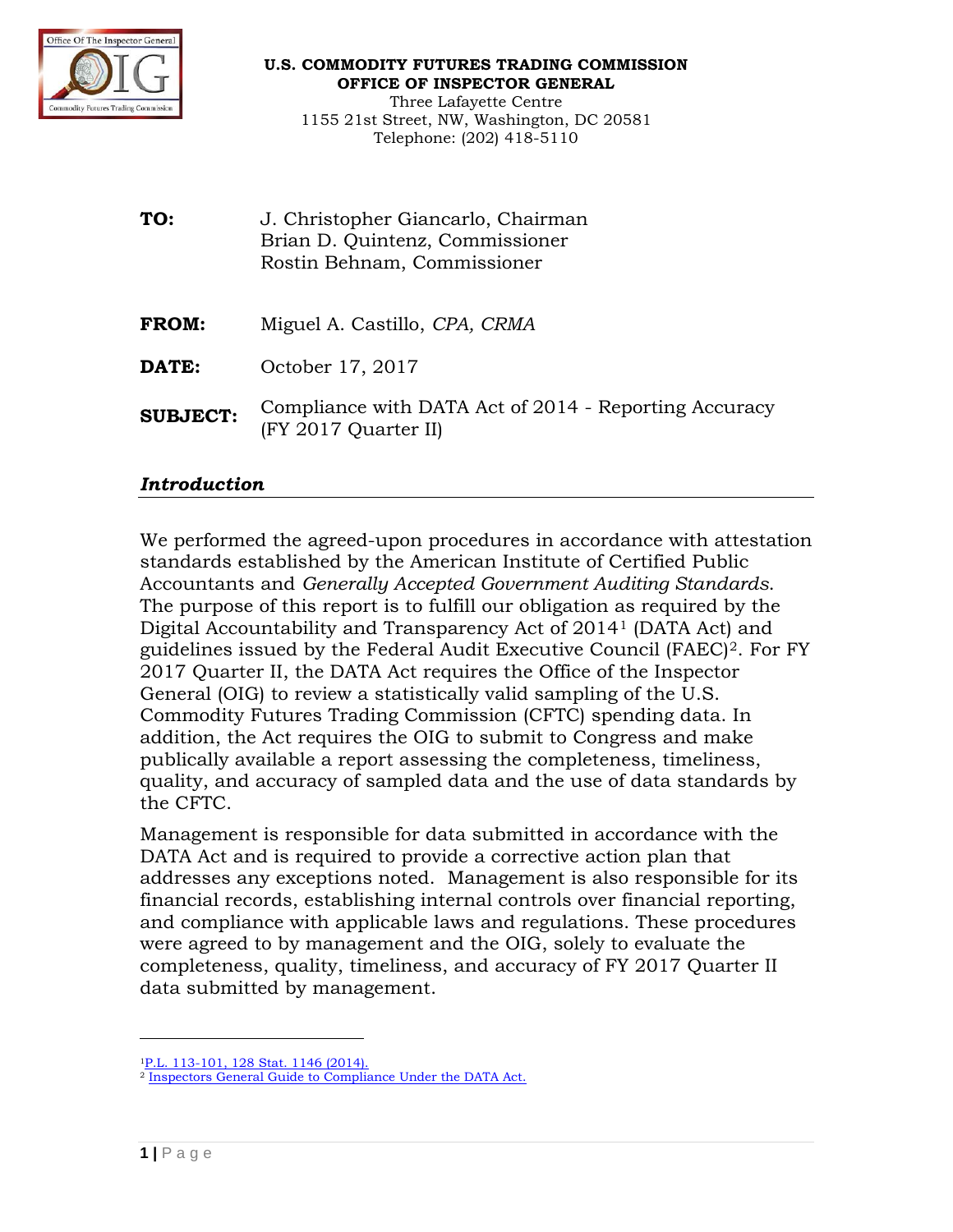The sufficiency of these procedures is solely the responsibility of the users of this report. Consequently, we make no representation regarding the sufficiency of the procedures described below either for the purpose for which this report has been requested or for any other purpose.

### *Background*

Under an interagency agreement, the Department of Transportation's Enterprise Service Center (ESC) provides system support for CFTC to fulfill its reporting obligation under the DATA Act. ESC followed the eight-step implementation plan from the *DATA Act Implementation Playbook<sup>[3](#page-3-0)</sup>* for system development and published procedures<sup>4</sup> for its use which includes data validations. Those tasks that the CFTC cannot perform are delegated to ESC, monitored, and discussed monthly with the Chief Financial Officer/Senior Accountable Officer.

# *Scope and Methodology*

To evaluate completeness, quality, timeliness and accuracy of the FY 2017 Quarter II, we assessed internal controls over the CFTC procurement cycle to determine the appropriate level of risk. In addition, we inspected CFTC's Quarter II submission to evaluate data elements and summary transactions. We selected a statistically valid sample of underlying transaction data representing payments. Management reconciled underlying payment data to summary transactions submitted in order for us to test accordingly. Table 1. shows the small volume of CFTC payments;<sup>[5](#page-3-2)</sup> 1,308 in all averaging \$25,175, with none more than \$706,911.

### **Table 1**

| <b>Analysis Variable : Payment Amount (Contracts)</b> |          |         |                                                    |   |        |  |
|-------------------------------------------------------|----------|---------|----------------------------------------------------|---|--------|--|
| Mean                                                  | Std. Dev | Maximum | Sum                                                | N | N Miss |  |
|                                                       |          |         | 25,175.59 80,417.57 706,911.89 32,929,671.49 1,308 |   | 0      |  |

j

<span id="page-3-0"></span><sup>3</sup> Treasury released versions 1.0 and 2.0 of the DATA Act Implementation Playbook in June 2015 and June 2016, respectively. The Playbook is not public, but Treasury has published one-page summary, released versions 1.0 and 2.0 of the DATA Act Implementation Playbook in June 2015 and June 2016, respectively. <sup>4</sup> AMKWI-333-334-335-00032 *DATA Act Bulk File Submission.*

<span id="page-3-2"></span><span id="page-3-1"></span><sup>5</sup> Does not include travel payments and purchase card transactions less than \$3,500.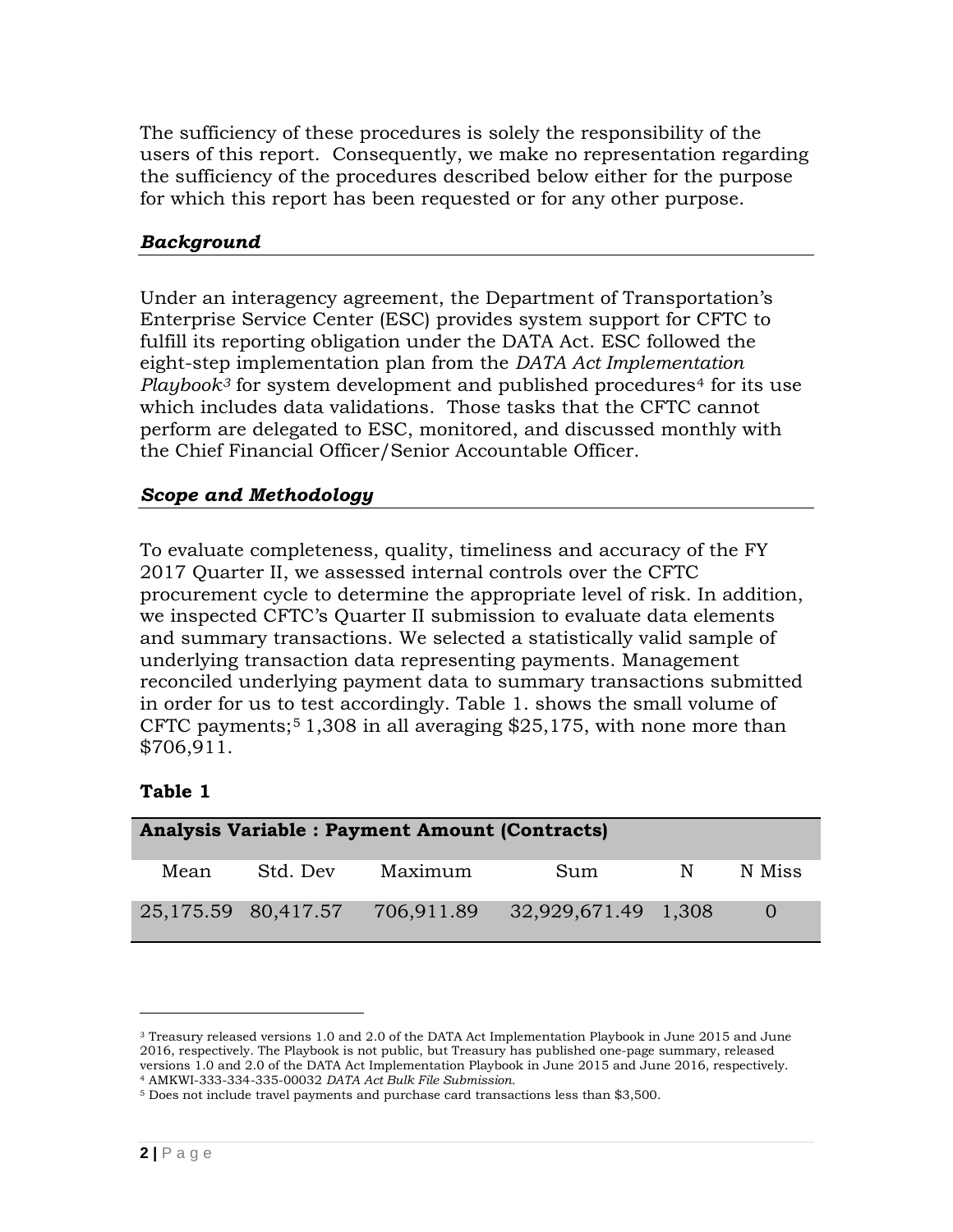As such we determined our sample size, 297, based FAEC's formula $6$  for a smaller population. See Figure 1.

We measured completeness in two ways, assessing whether (1) transactions that should have been recorded were recorded in the tested reporting

| The SURVEYSELECT Procedure   |                              |  |  |  |
|------------------------------|------------------------------|--|--|--|
| <b>Selection Method</b>      | Simple Random Sampling       |  |  |  |
| <b>Input Data Set</b>        | FILTER FOR DATA ACT SAMPLEV2 |  |  |  |
| <b>Random Number Seed</b>    | 969486001                    |  |  |  |
| <b>Sample Size</b>           | 297                          |  |  |  |
| <b>Selection Probability</b> | 0 227064                     |  |  |  |
| <b>Sampling Weight</b>       | 4.40404                      |  |  |  |
| <b>Output Data Set</b>       | <b>DATAACTSAMPLE</b>         |  |  |  |
|                              |                              |  |  |  |

# **Figure 1**

period and (2) all applicable data elements required by the DATA Act were included. Timeliness was measured as the percentage of transactions reported appropriately within the period and submitted within 30 days of quarter end. We measured quality by considering utility, objectivity, and integrity of information displayed for CFTC on [www.USAspending.gov](https://www.usaspending.gov/Pages/Default.aspx) and reviewed system support information.[7](#page-4-1) Accuracy was measured as the percentage of transactions that were complete and in agreement with the record systems and supporting documentation.

Our findings are as follows:

# *Procurement – Internal Controls*

A control deficiency in internal control exists when the design or operation of a control does not allow management or employees to prevent or detect and correct errors on a timely basis. A significant deficiency is a control deficiency or a combination of control deficiencies that adversely affects CFTC's ability to initiate, authorize, record, process, or report financial data reliably. A material weakness is a significant deficiency, or combination of significant deficiencies, that results in more than a remote likelihood that a material error will not be prevented or detected.

We assessed CFTC's payment (spending) reporting risk "low" because FY 2015 and FY 2016 internal control tests performed by independent

j

<span id="page-4-0"></span><sup>6</sup> Where the recommended sample size of 385 represents 5 percent or more of the population, we reduced the sample size by applying the finite correction factor  $385/11+(385/N)$ , where "N" represents the population size. Figure 2 presents the inputs associated with our simple random sample.

<span id="page-4-1"></span><sup>7</sup> Utility refers to the usefulness of the information to the intended users. Objectivity refers to whether the disseminated information was being presented in an accurate, clear, complete, and unbiased manner. Integrity refers to the protection of information from unauthorized access or revision.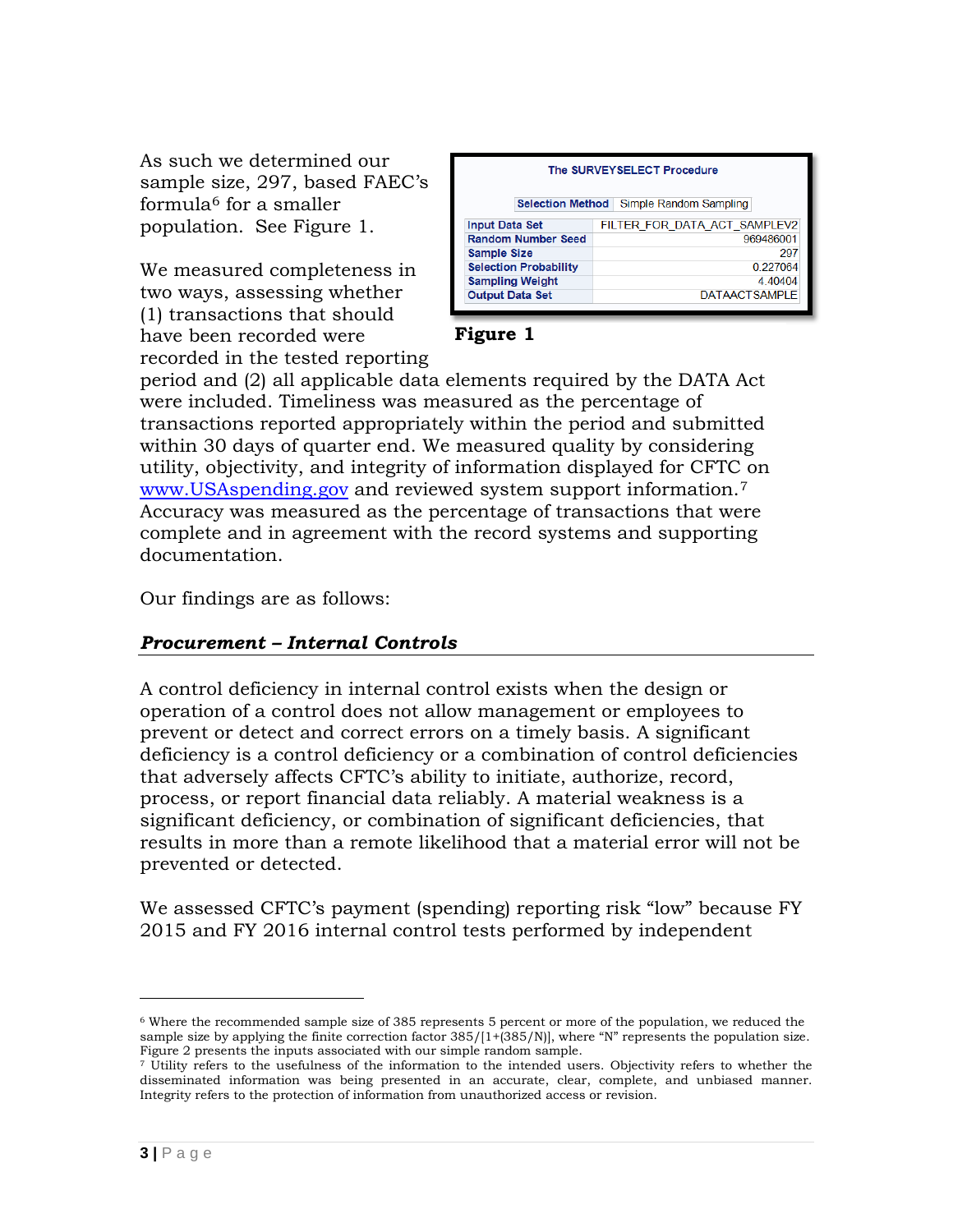public accountants[8](#page-5-0) (IPA) contracted by OIG did not identify material control deficiencies for payments. A review of the IPA's FY 2017 internal control work papers and test results also did not reveal control deficiencies for this matter. Further, our review of internal controls<sup>[9](#page-5-1)</sup> did not identify material control deficiencies for payment reporting.

# *Sample Test Results*

We found transactions tested were:

1. Complete for contracts - All contract transactions (file total \$32,668,617.12) that should have been recorded, were recorded, and contained all applicable data elements<sup>10</sup> required by the DATA Act. A review of error controls used by CFTC's service provider revealed that initial errors were addressed prior to submission. Error reports did not reveal any contract payments posted in incorrect periods. Figure 2 shows CFTC's Quarter II submission was certified as meeting DATA Act requirements by ESC and CFTC's Chief Accountant.



### **Figure 2**

2. Incomplete for purchase cards - As it relates to purchase card transactions greater than \$3,500, the FY 2017 Quarter II file submitted by CFTC did not include any of these transactions totaling \$339,347.68 and representing about 1% of the file submission.

3. Clear, complete, unbiased and useful for the intended purpose of making CFTC's spending data transparent on

-

<span id="page-5-0"></span><sup>8</sup> CFTC OIG, [2016 Financial Statement Audit Opinion](http://www.cftc.gov/About/OfficeoftheInspectorGeneral/ssLINK/2016finstatementaudit) (Nov. 14, 2016); CFTC OIG, [2015 Financial Statement](http://www.cftc.gov/About/OfficeoftheInspectorGeneral/ssLINK/2015finstatementaudit)  [Audit Opinion](http://www.cftc.gov/About/OfficeoftheInspectorGeneral/ssLINK/2015finstatementaudit) (Jan. 15, 2016).

<span id="page-5-2"></span><span id="page-5-1"></span><sup>&</sup>lt;sup>9</sup> CFTC OIG, <u>Review of Management Assurances Over Internal Controls (June 7, 2016).</u> <sup>10</sup> <https://max.gov/maxportal/assets/public/offm/DataStandardsFinal.htm>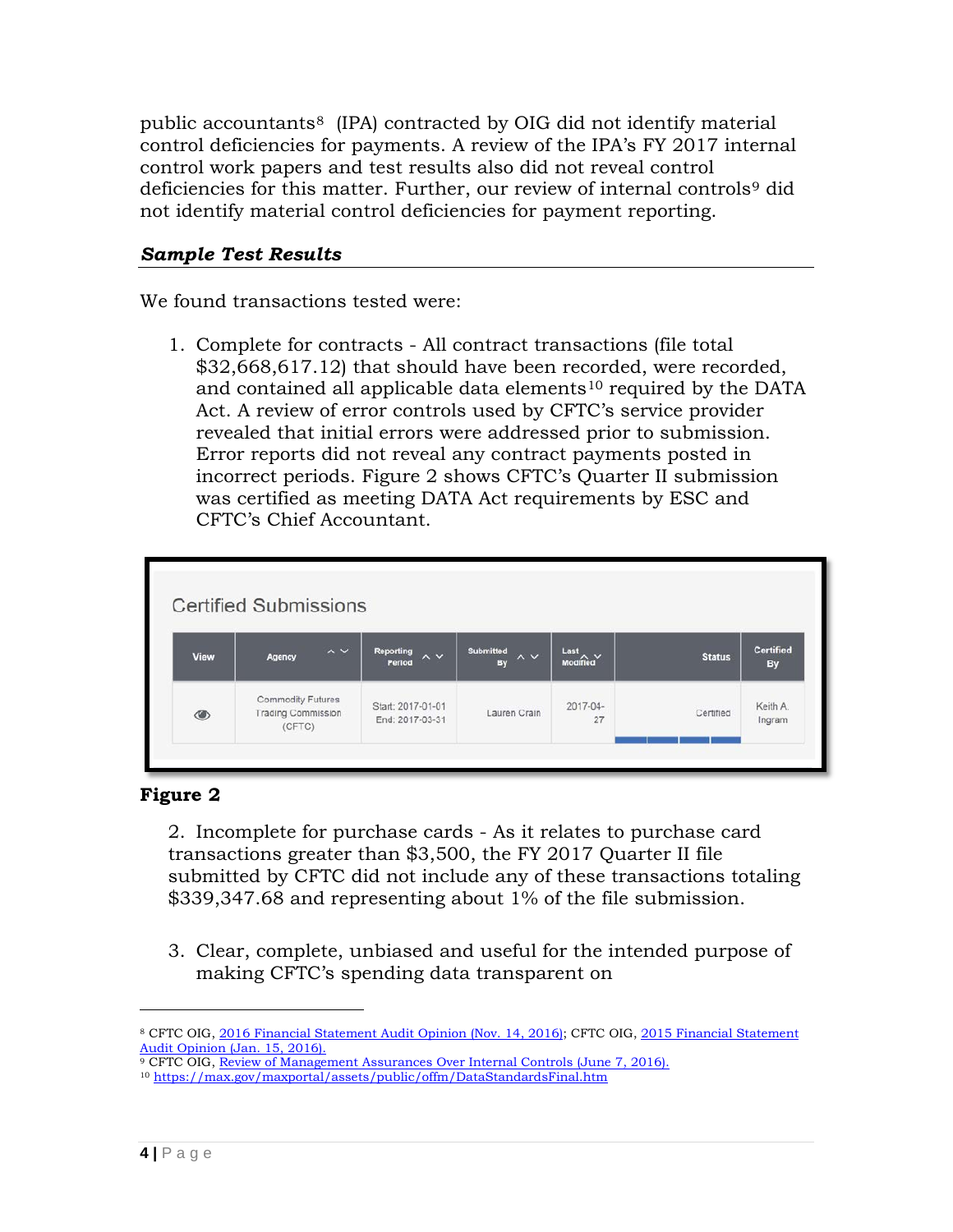[www.USAspending.gov.](https://www.usaspending.gov/Pages/Default.aspx) These attributes are defined as aspects of quality. See Figure 3.



**Figure 3** 

- 4. Timely Transaction dates were within the tested reporting period and CFTC submitted its data file within 30 days of the quarter's end; in this case no later than April 30,2017. (See Figure 2 for actual submission date).
- 5. Accurate for contract transactions<sup>[11](#page-6-0)</sup> With few exceptions, transactions were in agreement with the record systems and supporting documentation. We found 6 errors from our sample of 297 transactions. These errors were associated with immaterial transaction amounts. As such, we are 95% confident the number of errors in the population could be as low as 12 or .9% but would be no more than 53 or 4%. See Figure 4.

j

<span id="page-6-0"></span><sup>11</sup> We considered the Government Accountability Office publication *[Assessing Data Reliability](http://www.gao.gov/assets/80/77213.pdf)* (p.19) to assess accuracy for the purpose. We determined that contract data were sufficiently reliable and thus accurate for the purposes of this report.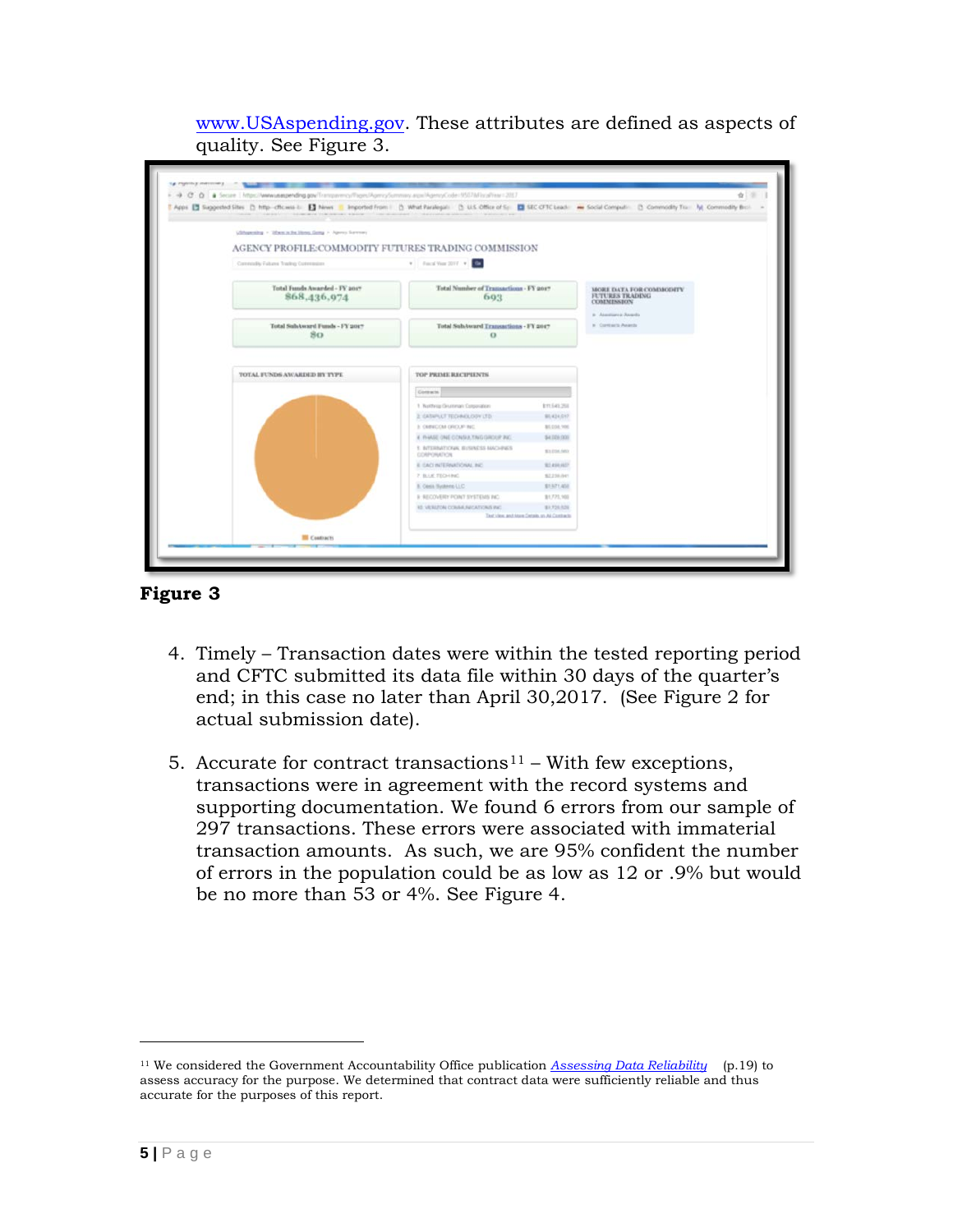

### **Figure 4**

### *Corrective Action*

1. Review purchase card transaction omissions noted; coordinate corrective action with ESC and reconcile prior to each submission.

### *Conclusion*

We were not engaged to perform, and did not perform, an audit, the objective of which would be the expression of an opinion on management's FY 2017 Quarter II DATA Act submission. Accordingly, we do not express such an opinion. We did however note that CFTC's Data Act submission met the objectives of quality and timeliness. While the submission was also accurate for contract transactions, CFTC will need to ensure purchase transactions greater than \$3,500 are included for future submissions to be complete.

This report is intended solely for the use of management of the CFTC and Congress and should not be used by those who have not agreed to the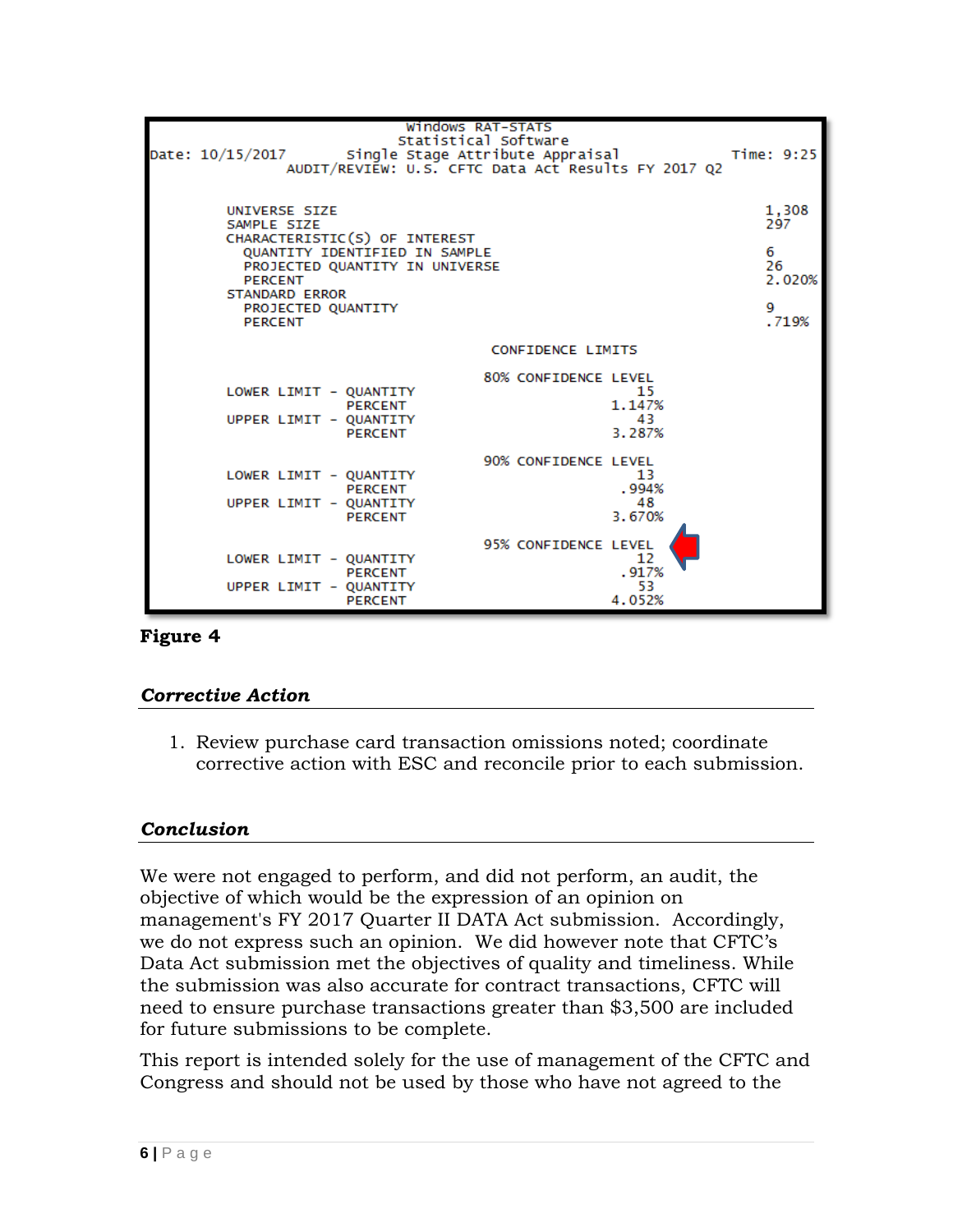procedures and taken responsibility for the sufficiency of the procedures for their purposes.

# *Managements Comments*

We provided the Chief Financial Officer/Senior Accountable Officer and Chief Accountant a draft copy of the report. To improve DATA Act reporting, they agreed to work with ESC and the purchase card vendor to address government-wide accounting issues that would allow purchase card transactions to be more transparent. Management actions are responsive to the recommendation.

We will publish this report on the Office of the Inspector General's web page and the report will be summarized in our March 2018 *Semiannual Report to Congress*. If you have any questions, please contact me at (202) 418-5084 or Branco Garcia, lead auditor, at (202) 418-5013.

# **Cc:**

United States Senate Committee on Homeland Security and Governmental Affairs The Honorable Ron Johnson, Chairman The Honorable Claire McCaskill, Ranking Member 340 Dirksen Senate Building Washington, DC, 20510 (202) 224-4751

United States House Committee on Oversight and Government Reform The Honorable Trey Gowdy, Chairman The Honorable Elijah E. Cummings, Ranking Member 2157 Rayburn House Office Building Washington, DC 20515 (202) 225-5074

United States Senate Committee on the Budget The Honorable Mike Enzi, Chairman The Honorable Bernie Sanders, Ranking Member 624 Dirksen Senate Office Building Washington, DC 20510 (202) 224-0642